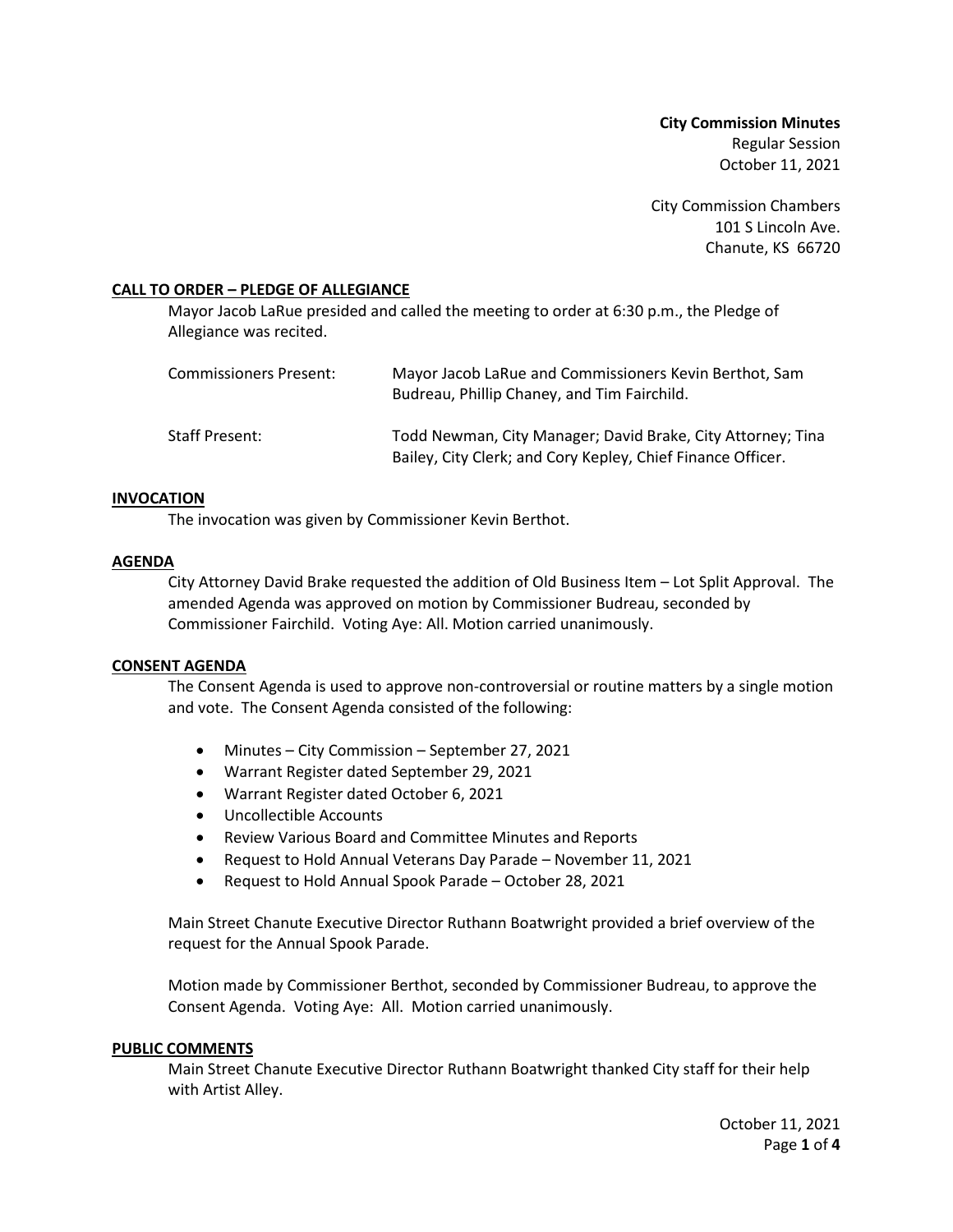#### **CITY MANAGER'S REPORT**

City Manager Todd Newman gave his report on City activities and operations. Items reported on included an update on natural gas market prices and storage, the Pon2 Fiber Project, and the Santa Fe Ball Complex Project.

General discussion was made. Comments were made by City Manager Newman and City Attorney David Brake.

## **OLD BUSINESS**

## **LOT SPLIT APPROVAL**

The City Commission approved a Lot Split Certificate at their September 27, 2021 regular meeting for the property located at 1020 South Highland and 1000 South Highland.

City Attorney David Brake reported that at the direction of the Neosho County Register of Deed's office the legal requires amendment. City Attorney Brake requested that the City Commission approve the Amended Lot Split Certificate.

General discussion was made.

Motion made by Commissioner Fairchild, seconded by Commissioner Berthot, to approve the Amended Lot Split Certificate as presented. Voting Aye: All. Motion carried unanimously.

#### **NEW BUSINESS**

## **WATER PLANT FINANCING**

At the September 13, 2021, Chanute City Commission meeting, Daniel Coltrane, an engineer with Midwest Engineering Group, presented a proposal for significant improvements at the Chanute Water Treatment Plant originally constructed in 1959. City staff has been working with the engineer and United Missouri Bank (UMB), the City's bond underwriter, to look at options to pay for the project.

UMB Senior Vice President Todd Holder presented finance options including capitalized interest and potential rates.

General discussion was made. Comments were made by City Manager Todd Newman and City Attorney David Brake.

Motion made by Commissioner Chaney, seconded by Commissioner Budreau, to adopt a Resolution of the City of Chanute, Kansas, Authorizing Improvements to the City Public Water Supply System: and Providing for the Payment of the Costs Thereof. Voting Aye: All. Motion carried unanimously.

The Resolution was assigned: No. 2021-98

Motion made by Commissioner Berthot, seconded by Commissioner Fairchild, to adopt a Resolution Authorizing the Offering for Sale of One or More Series of General Obligation Bonds of the City of Chanute, Kansas. Voting Aye: All. Motion carried unanimously.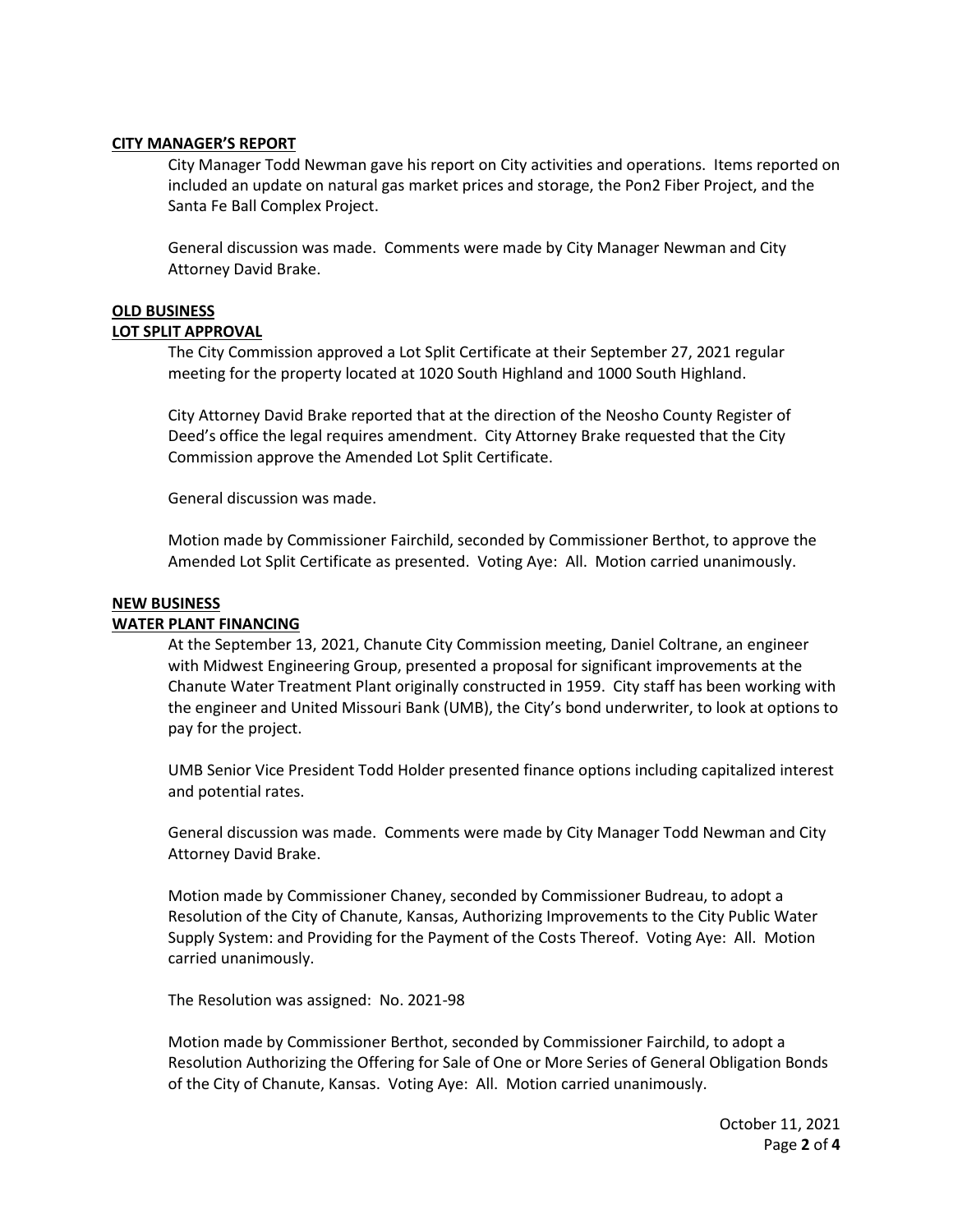The Resolution was assigned: No. 2021-99

Commission consensus was for City staff to move forward with the no capitalized interest finance option.

Further discussion included UMB's Fee Structure.

## **NEIGHBORHOOD REVITALIZATION APPLICATION – CHANUTE BUILDING MANAGEMENT, LLC**

Chanute Building Management, LLC has submitted an application under the Neighborhood Revitalization Program. It has been verified that the property listed under the scope of the application, 3 West Main - parcel identification number 067-044-20-0-40-01-002.00-0 is within the scope of the city limits of Chanute. The application has been reviewed by the Neosho County Appraisers office along with the Neosho County Treasurer's office.

General discussion was made. Comments were made by CRDA Executive Director Matt Godinez.

Motion made by Commissioner Fairchild, seconded by Commissioner Chaney, to approve the Neighborhood Revitalization Application – Chanute Building Management, LLC. Voting Aye: All. Motion carried unanimously.

# **CONSIDER ORDINANCE AMENDMENT – RECOVERING PUBLICATION COSTS ON NUISANCE ABATEMENTS**

At the September 27, 2021, regular City Commission meeting there was a consensus from the Governing Body for the City Attorney to research amendment to section 8.20 of the Chanute Municipal Code Book to include recovery of the City's publication cost for nuisance abatements.

City Attorney researched this item and the State law would allow recovery of the cost of providing notice of the abatement order if the City does actually perform the abatement.

General discussion was made. Comments were made by City Manager Todd Newman and City Attorney David Brake.

Commission consensus was for the City Attorney to draft an amended ordinance allowing recovery of publication cost on Nuisance Abatements and to place this item on the next Agenda for City Commission review and approval.

# **PROPERTY RESOLUTION – 814-814 1/2 SOUTH WASHINGTON PROPERTY RESOLUTION – 1102 WEST MAIN PROPERTY RESOLUTION – 924 WEST MAIN PROPERTY RESOLUTION – 525 WEST OLIVE**

General discussion was made. Comments were made by City Manager Todd Newman.

Motion made by Commissioner Fairchild, seconded by Commissioner Budreau, to adopt resolution declaring that the above properties are in violation of Chanute Municipal Codes and authorizing abatement of certain nuisances as presented. Voting Aye: All. Motion carried unanimously.